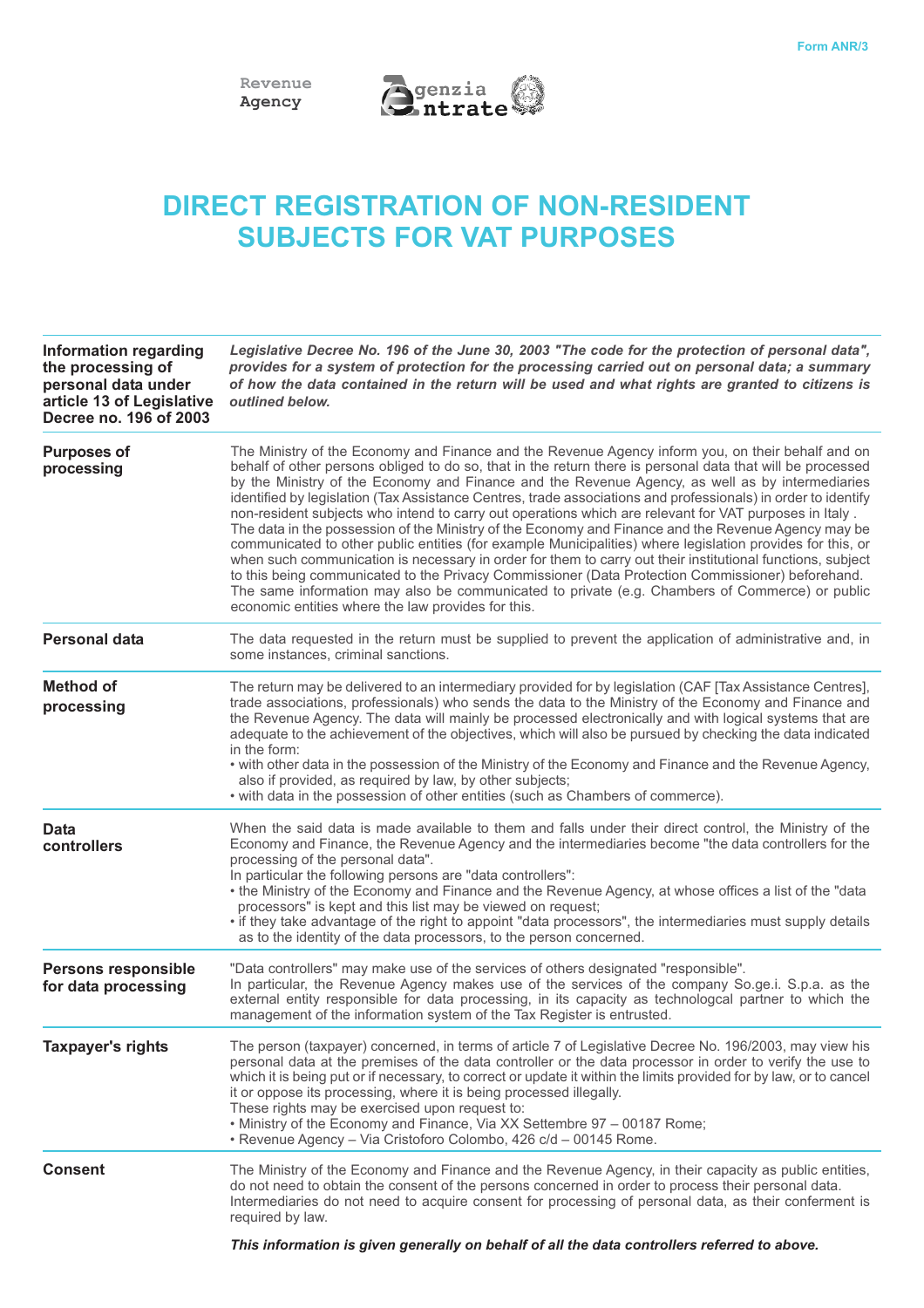

## **DIRECT REGISTRATION OF NON-RESIDENT SUBJECTS FOR VAT PURPOSES**

Declaration for direct registration, change or details or discontinuance of activity

**Revenue Agency**

| <b>PART A</b>                            |                                                                                          |                         |                          |  |                             |  |  |  |
|------------------------------------------|------------------------------------------------------------------------------------------|-------------------------|--------------------------|--|-----------------------------|--|--|--|
| <b>TYPE OF DECLARA-</b>                  |                                                                                          |                         |                          |  |                             |  |  |  |
| <b>TION</b>                              | <b>DIRECT REGISTRATION</b><br>$\mathbf{1}$                                               |                         |                          |  |                             |  |  |  |
|                                          |                                                                                          |                         |                          |  |                             |  |  |  |
|                                          |                                                                                          | VAT REGISTRATION NUMBER |                          |  | DATE OF CHANGE              |  |  |  |
|                                          | $\overline{2}$<br><b>CHANGE OF DETAILS</b>                                               |                         |                          |  |                             |  |  |  |
|                                          |                                                                                          |                         |                          |  |                             |  |  |  |
|                                          |                                                                                          |                         |                          |  |                             |  |  |  |
|                                          |                                                                                          | VAT REGISTRATION NUMBER |                          |  | <b>DATE OF CESSATION</b>    |  |  |  |
|                                          | 3 <sup>1</sup><br><b>DISCONTINUANCE OF ACTIVITY</b>                                      |                         |                          |  |                             |  |  |  |
|                                          |                                                                                          |                         |                          |  |                             |  |  |  |
|                                          |                                                                                          | VAT REGISTRATION NUMBER |                          |  |                             |  |  |  |
|                                          | <b>REQUEST FOR DUPLICATE OF VAT</b><br>$\overline{4}$<br><b>REGISTRATION CERTIFICATE</b> |                         |                          |  |                             |  |  |  |
|                                          |                                                                                          |                         |                          |  |                             |  |  |  |
| <b>PART B</b>                            | <b>SECTION 1 - INDIVIDUALS</b>                                                           |                         |                          |  |                             |  |  |  |
| <b>TAXPAYER</b>                          | <b>SURNAME</b>                                                                           |                         | <b>NAME</b>              |  | DATE OF BIRTH<br><b>SEX</b> |  |  |  |
| <b>Identification details</b>            |                                                                                          |                         |                          |  |                             |  |  |  |
|                                          | FOREIGN COUNTRY OR ITALIAN MUNICIPALITY OF BIRTH                                         | <b>PROVINCE</b>         | <b>COMPANY</b>           |  |                             |  |  |  |
|                                          |                                                                                          |                         |                          |  |                             |  |  |  |
|                                          | FOREIGN COUNTRY VAT IDENTIFICATION NUMBER                                                |                         | <b>TAX CODE</b>          |  |                             |  |  |  |
|                                          |                                                                                          |                         |                          |  |                             |  |  |  |
| <b>Overseas place</b>                    | FULL ADDRESS (STREET OR SQUARE, NUMBER)                                                  |                         |                          |  |                             |  |  |  |
| of residence                             |                                                                                          |                         |                          |  |                             |  |  |  |
|                                          |                                                                                          |                         |                          |  |                             |  |  |  |
|                                          | <b>CITY</b><br><b>FOREIGN COUNTRY</b>                                                    |                         |                          |  |                             |  |  |  |
|                                          |                                                                                          |                         |                          |  |                             |  |  |  |
| <b>Foreign domicile</b>                  | FULL ADDRESS (STREET OR SQUARE, NUMBER)                                                  |                         |                          |  |                             |  |  |  |
|                                          |                                                                                          |                         |                          |  |                             |  |  |  |
|                                          | <b>CITY</b>                                                                              |                         | <b>FOREIGN COUNTRY</b>   |  |                             |  |  |  |
|                                          |                                                                                          |                         |                          |  |                             |  |  |  |
|                                          |                                                                                          |                         |                          |  |                             |  |  |  |
| <b>Identification details</b>            | <b>SECTION 2 - SUBJECTS OTHER THAN INDIVIDUALS</b>                                       |                         |                          |  |                             |  |  |  |
|                                          | LEGAL<br>NATURE<br>NAME OR COMPANY NAME                                                  |                         |                          |  |                             |  |  |  |
|                                          |                                                                                          |                         |                          |  |                             |  |  |  |
|                                          | FOREIGN COUNTRY VAT IDENTIFICATION NUMBER<br><b>TAX CODE</b>                             |                         |                          |  |                             |  |  |  |
|                                          |                                                                                          |                         |                          |  |                             |  |  |  |
| <b>Registered office</b>                 | FULL ADDRESS (STREET OR SQUARE, NUMBER)                                                  |                         |                          |  |                             |  |  |  |
|                                          |                                                                                          |                         |                          |  |                             |  |  |  |
|                                          | <b>CITY</b>                                                                              |                         | <b>FOREIGN COUNTRY</b>   |  |                             |  |  |  |
|                                          |                                                                                          |                         |                          |  |                             |  |  |  |
| <b>Representative</b>                    |                                                                                          |                         |                          |  |                             |  |  |  |
|                                          | <b>SURNAME</b>                                                                           |                         | <b>NAME</b>              |  | DATE OF BIRTH<br><b>SEX</b> |  |  |  |
|                                          |                                                                                          |                         |                          |  |                             |  |  |  |
|                                          | FOREIGN COUNTRY OR ITALIAN MUNICIPALITY OF BIRTH                                         |                         | <b>PROVINCE</b> TAX CODE |  |                             |  |  |  |
|                                          |                                                                                          |                         |                          |  |                             |  |  |  |
|                                          | FULL ADDRESS (STREET OR SQUARE, NUMBER)                                                  |                         |                          |  |                             |  |  |  |
|                                          |                                                                                          |                         |                          |  |                             |  |  |  |
|                                          | <b>CITY</b>                                                                              |                         | <b>FOREIGN COUNTRY</b>   |  |                             |  |  |  |
|                                          |                                                                                          |                         |                          |  |                             |  |  |  |
|                                          |                                                                                          |                         |                          |  |                             |  |  |  |
| <b>PART C</b><br><b>ACTIVITY CARRIED</b> |                                                                                          |                         |                          |  |                             |  |  |  |
| <b>OUT</b>                               | <b>ACTIVITY CODE</b><br><b>ACTIVITY DESCRIPTION</b>                                      |                         |                          |  |                             |  |  |  |
|                                          |                                                                                          |                         |                          |  |                             |  |  |  |
| <b>COMPETENT OFFICE</b>                  |                                                                                          |                         |                          |  |                             |  |  |  |
| <b>OF FOREIGN</b><br><b>COUNTRY</b>      |                                                                                          |                         |                          |  |                             |  |  |  |
|                                          |                                                                                          |                         |                          |  |                             |  |  |  |